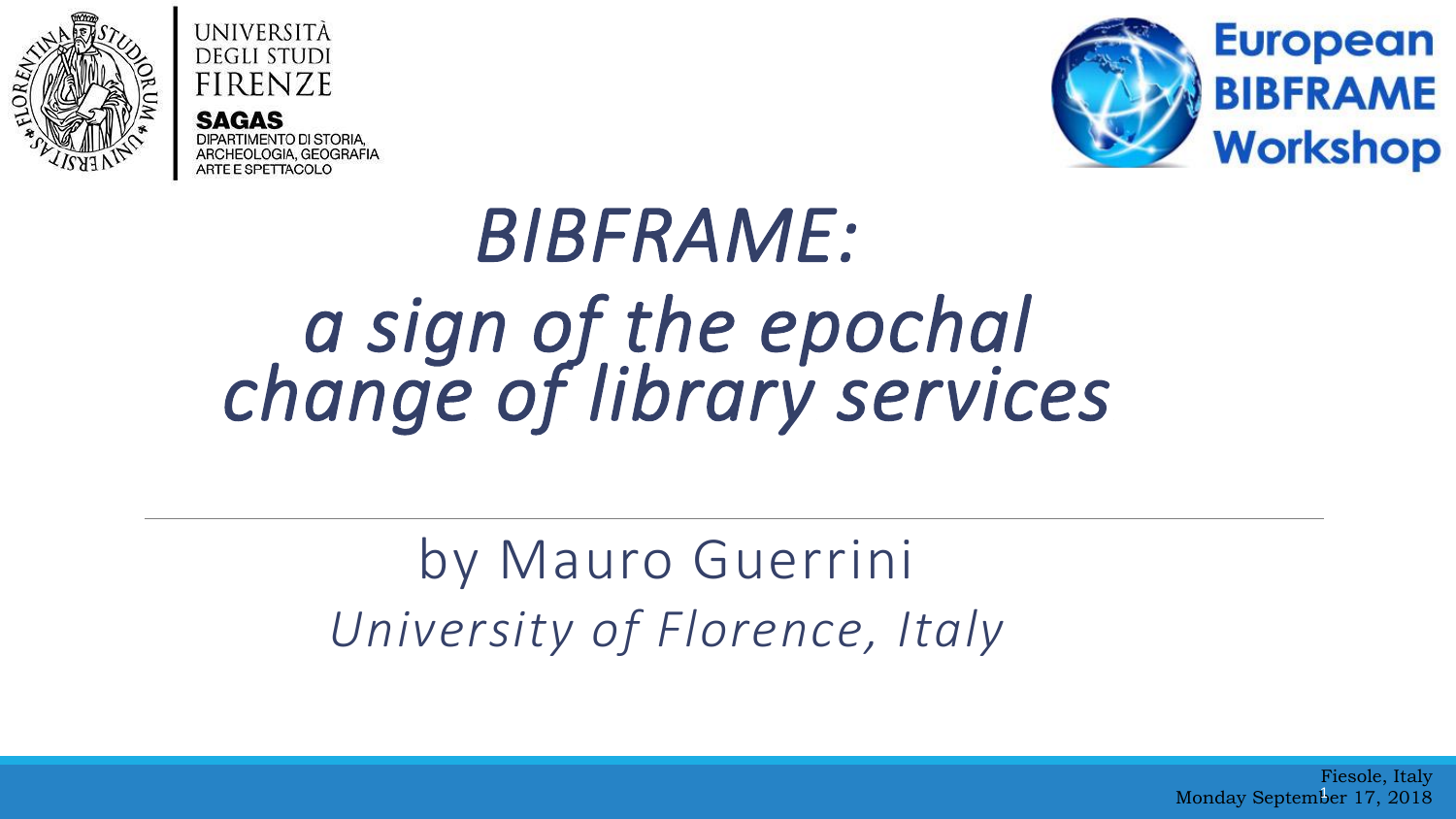

Dear colleagues,

Welcome to Fiesole and Florence.

As a professor of the University of Florence, dean of LIS courses, I recall the usefulness of updating and comparing information with colleagues from different countries on topics of fundamental importance such as this workshop dedicated to BIBFRAME.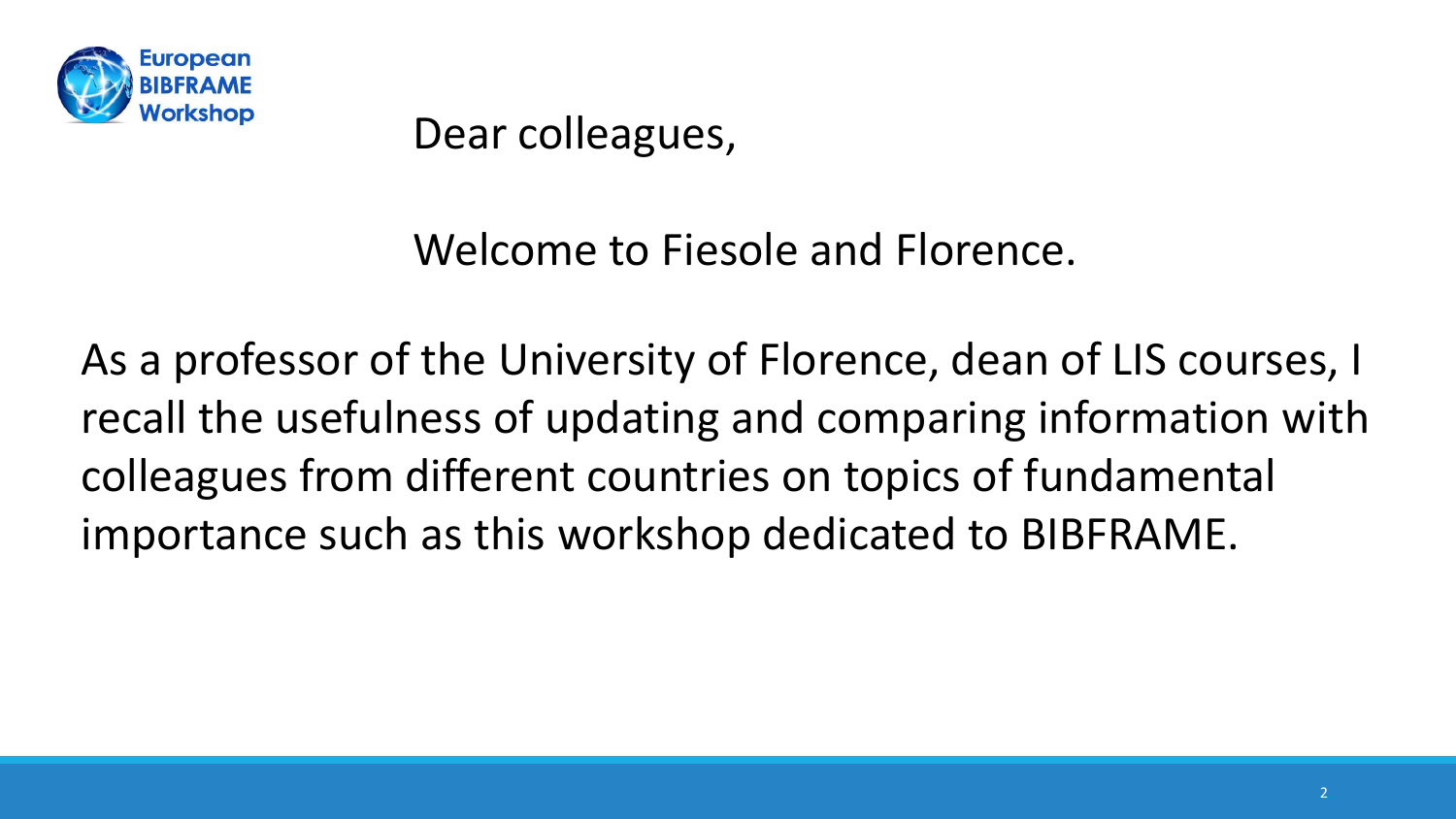

The topic of this workshop is framed by epochal changes for libraries in terms of standards, cataloging rules, and above all in terms of integrated *library* system (ILS) evolution.

> This opens up new opportunities for collaboration, for example in the GLAM (Galleries, Libraries, Archives, Museums).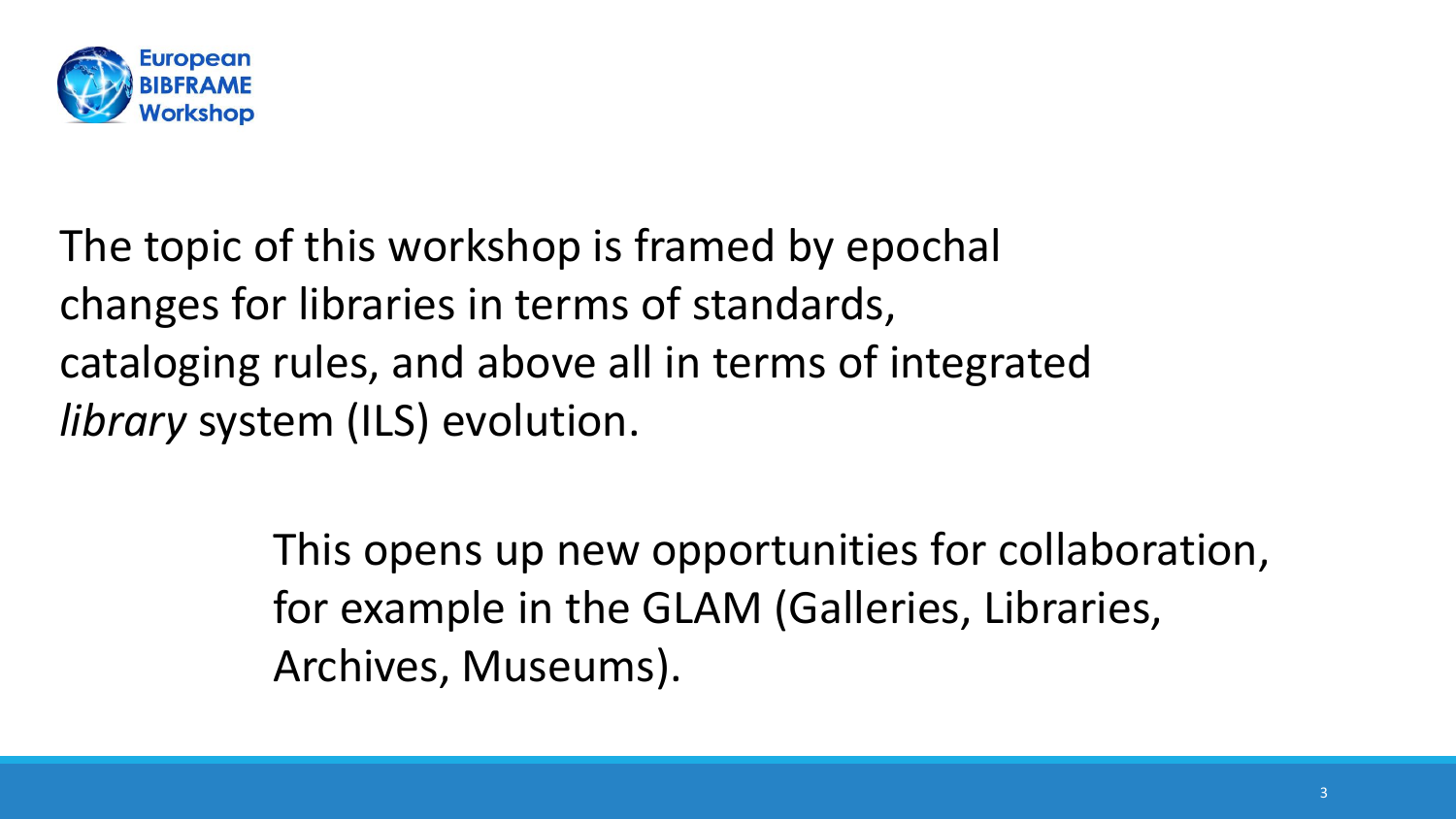

#### The need for change has been formulated by libraries and communicated worldwide in various ways.

One of the most significant factors in this evolutionary process of libraries in the direction of the Semantic Web is, as we know, the publication *On the record*, the report of the Library of Congress Working Group on the Future of Bibliographic Control, published on January 9, 2008.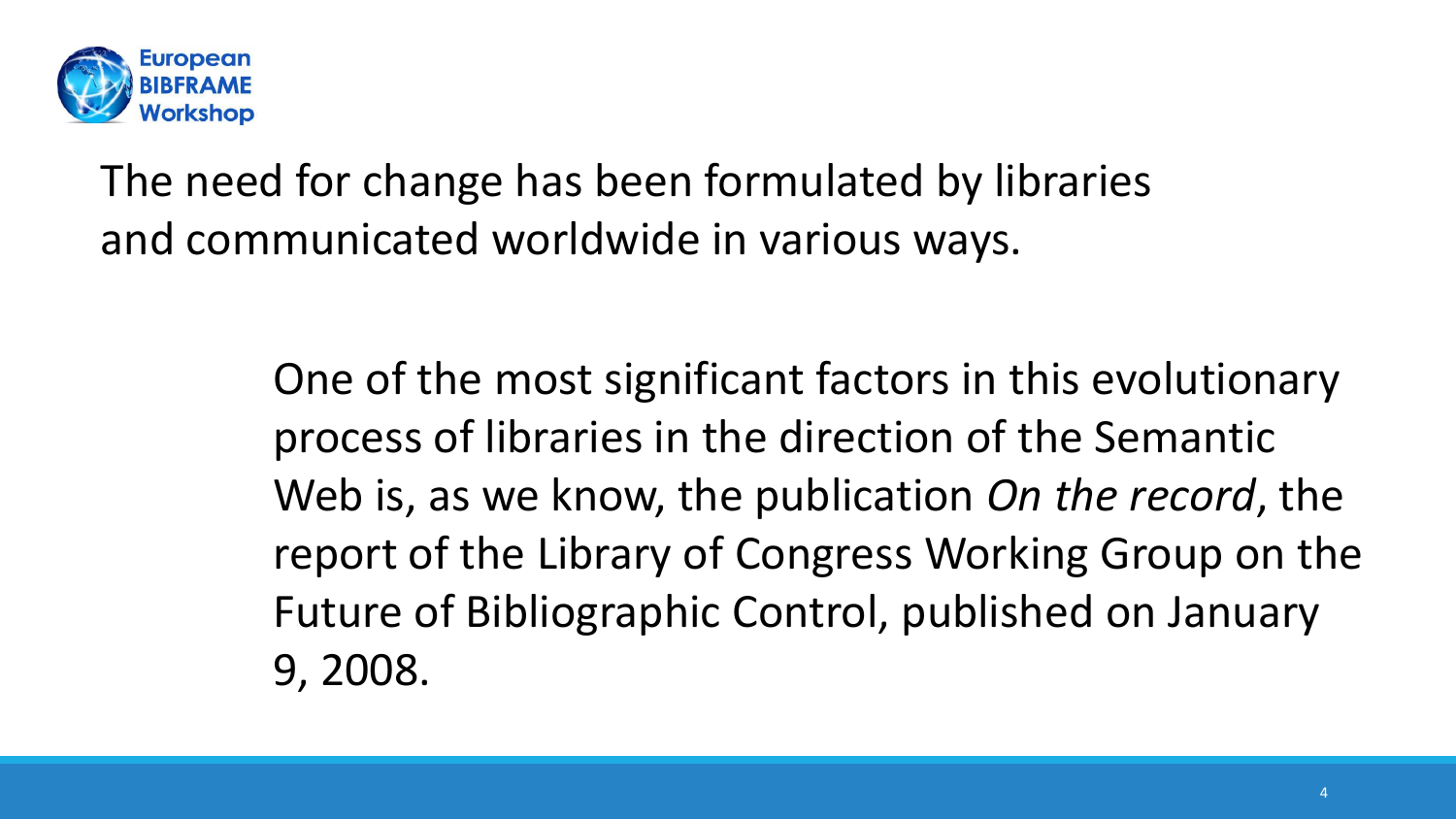

The orientation of this report towards the Semantic Web is clear, confirming what has been anticipated with the publication of data schemas and ontologies in RDF, Resource Description Framework, since 2005.

> In the context of the Semantic Web, the single elements can regain the meaning that the entire MARC record gave them with tags, transforming the data into linked open data.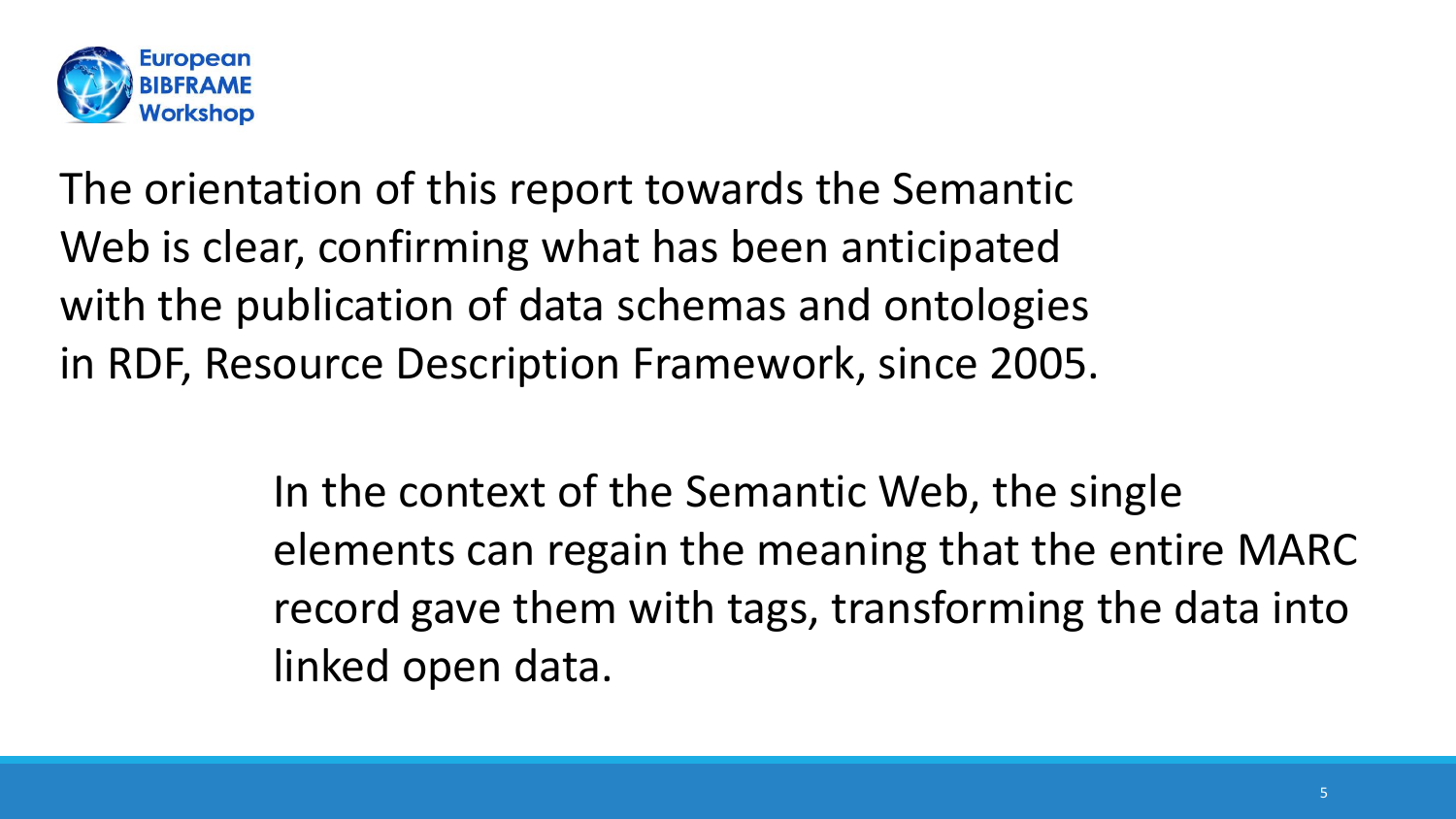

The adoption of the logic and technologies of the Semantic Web can have a different impact depending on the various contexts of adoption.

> In the case of libraries, passage into the Semantic Web generated a profound rethinking of familiar models of the catalog, producing the re-foundation of principles (ICP) and standards (RDA).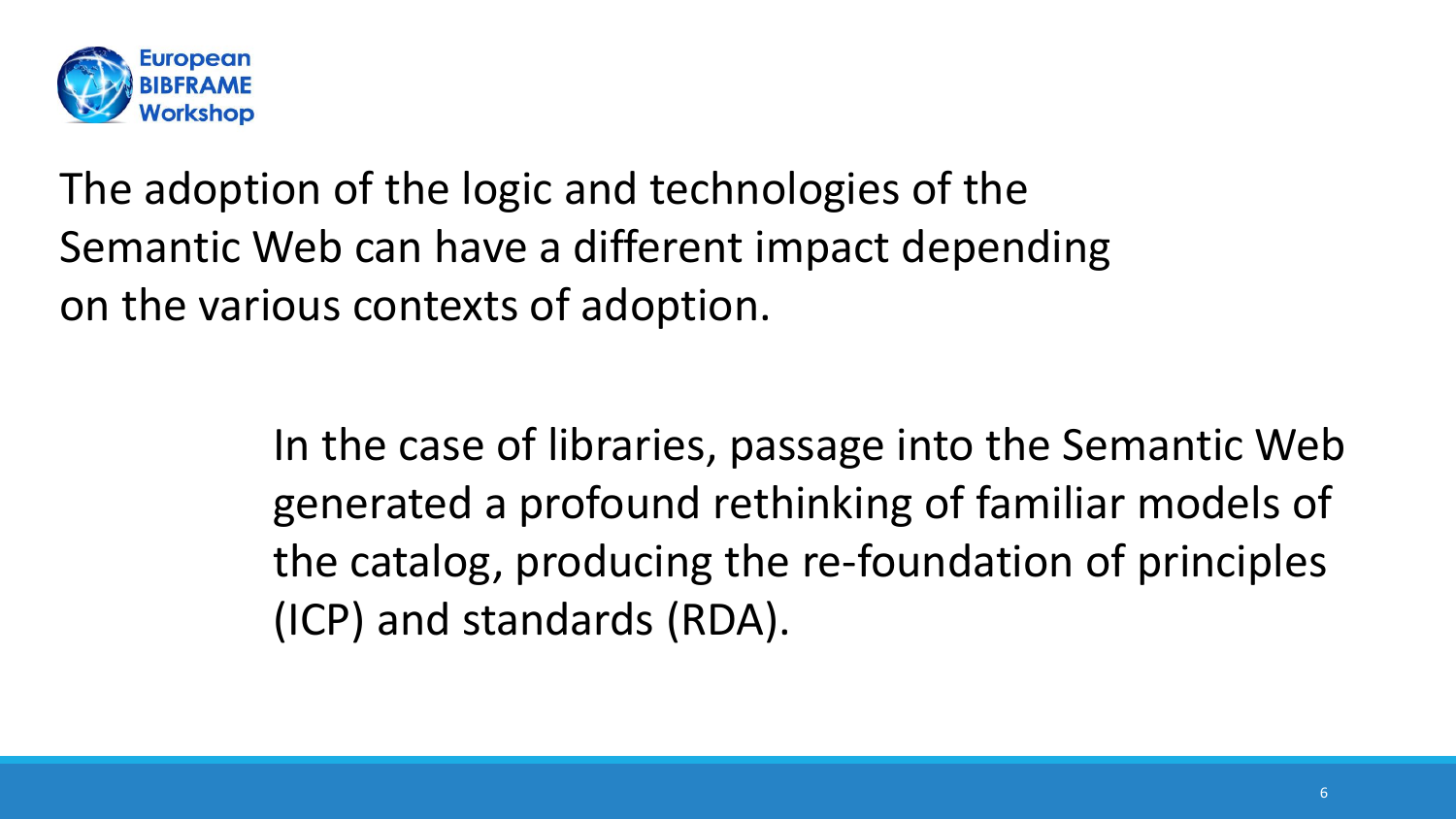

#### Starting from this basis, the Library of Congress announced the Bibliographic Framework Transition Initiative on May 2011, declaring, in October 2011:

"The new bibliographic framework project will be focused on the Web Environment, Linked Data principles and mechanisms, and the Resource Description Framework (RDF) as a basic data model."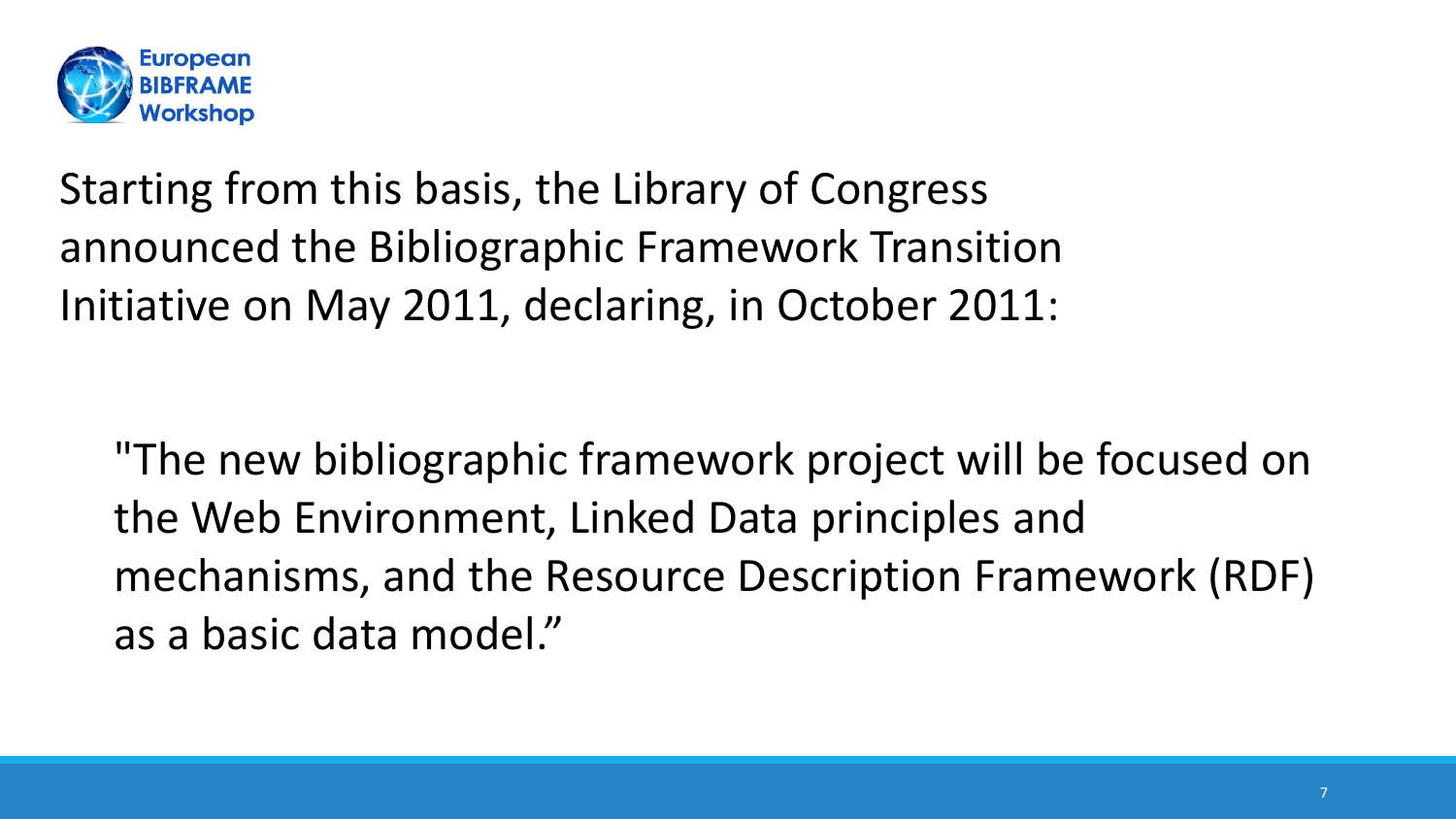

With the report *Bibliographic Framework as a Web of Data: Linked Data Model and Supporting Services (BIBFRAME)*, edited by The Library of Congress on November 21, 2012, the perspective is traced.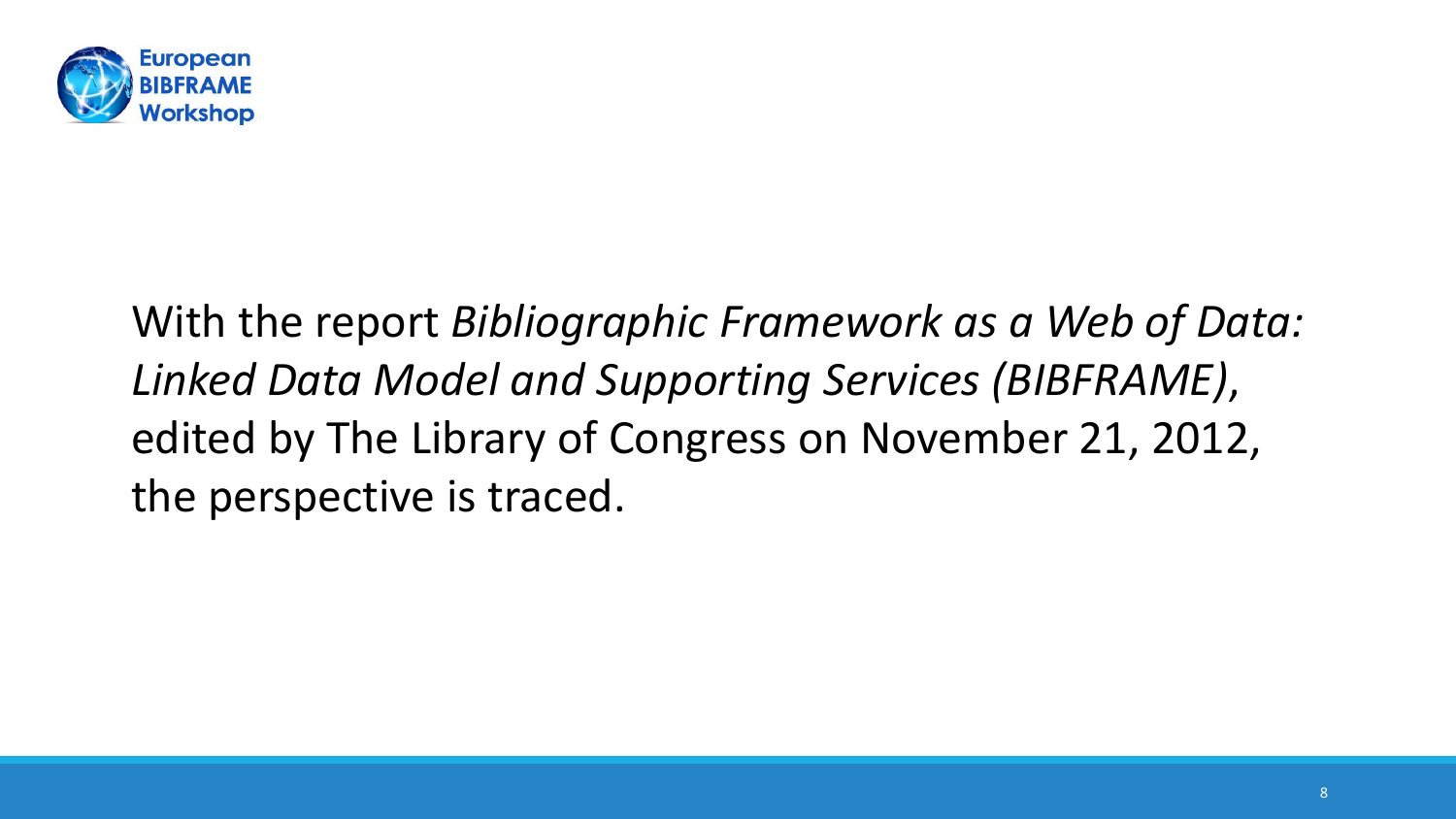

BIBFRAME has defined a roadmap for the definition of a new bibliographic environment that provides for the interconnection of entities generated from different sources, and the enunciation of strategies and tools capable of supporting the evolution underway in the global communication circuit.

In fact, it has enunciated a new bibliographic ecosystem.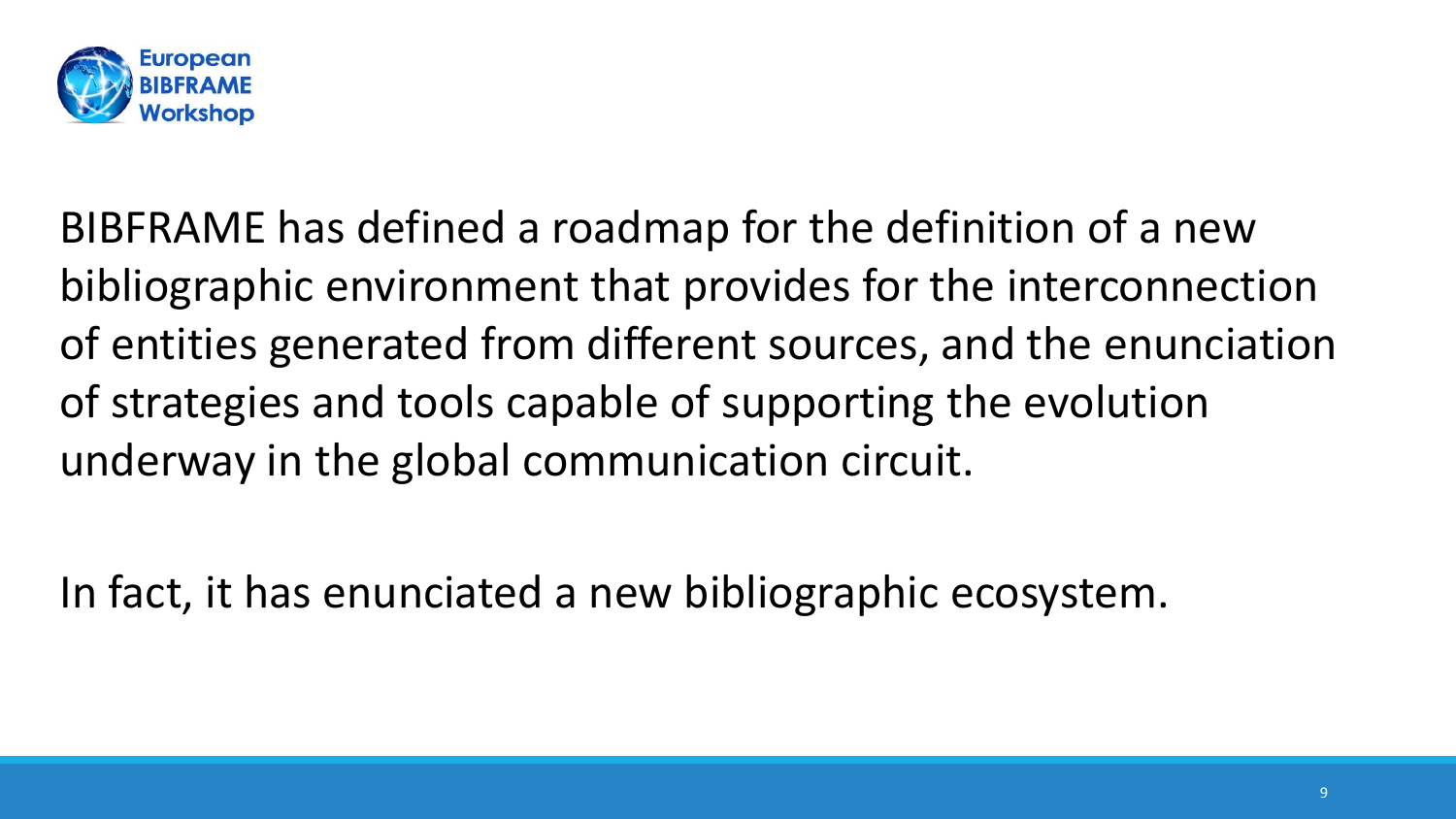

BIBFRAME, therefore, is a fundamental reference model for libraries, although not unique.

> The use of ontologies and models of equipment and completion, where useful or necessary, is widely used in the practice of conversion into linked data.

This is even more so for the translation of such traditionally rich and complex data, as those of GLAM.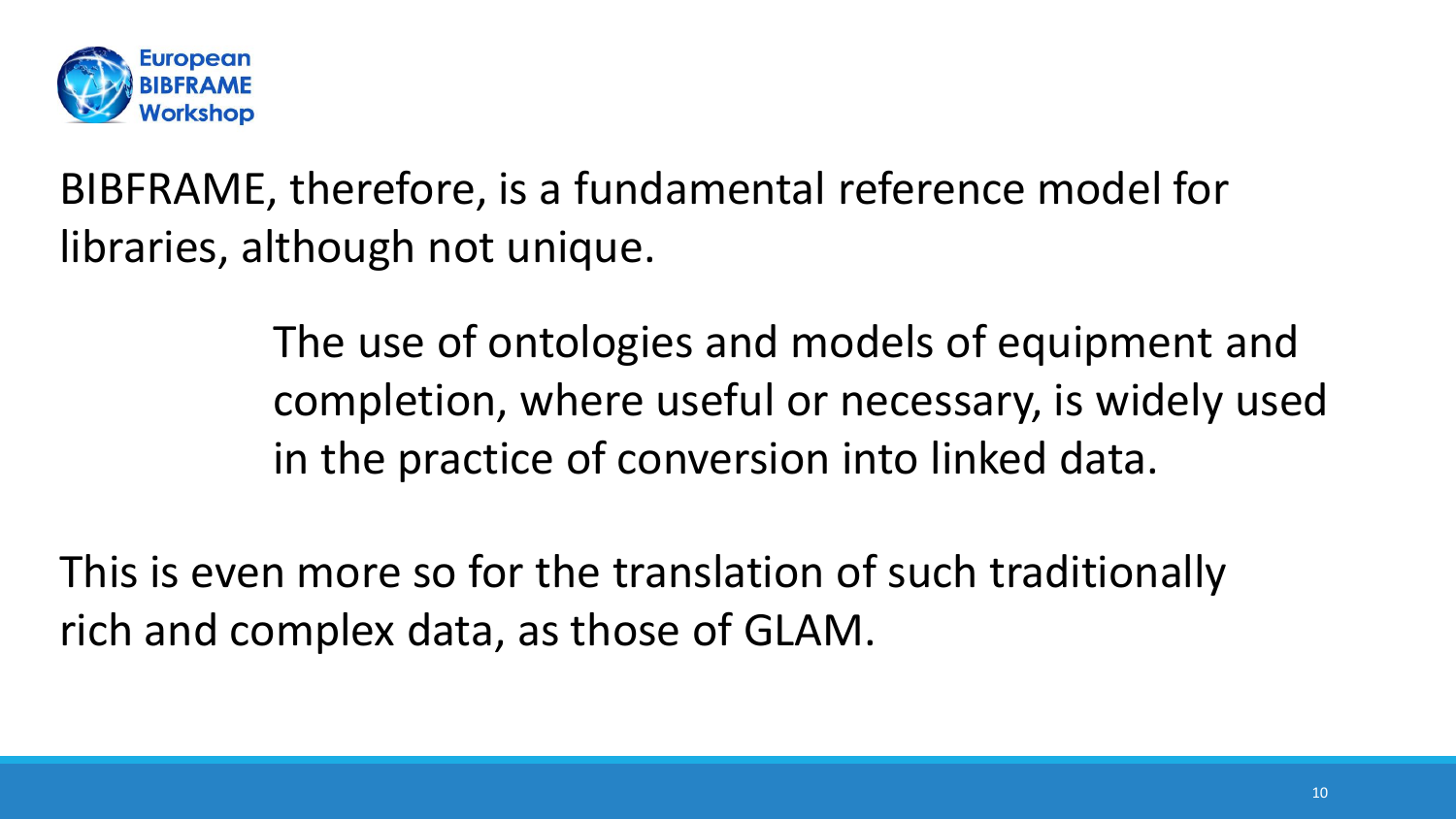

The adoption of ontologies and vocabularies for the conversion into linked data allows catalogs to be an integral part of the web, which has meanwhile evolved from a network of documents to a network of data linked by qualified relationships.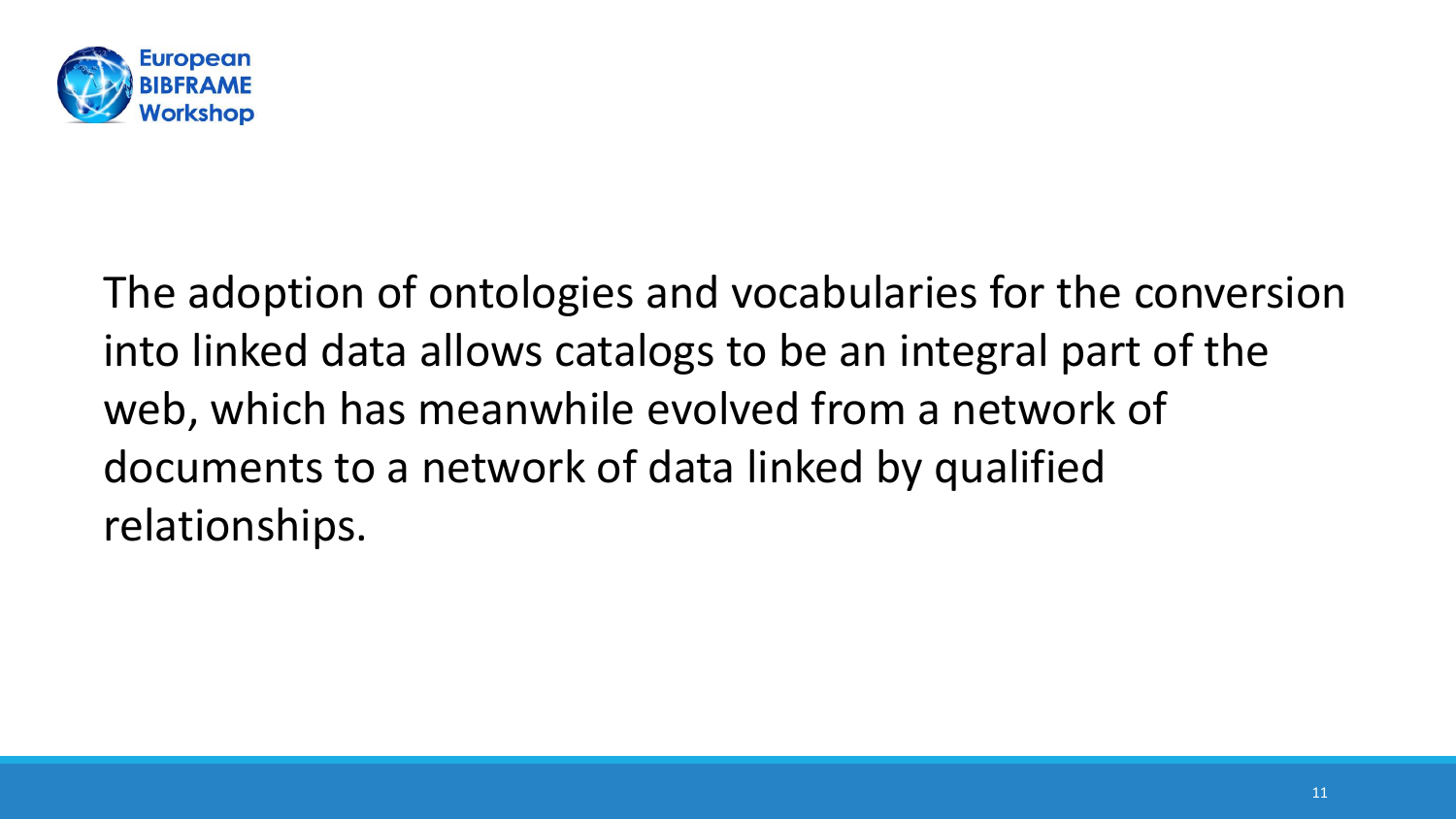

BIBFRAME is growing thanks to international cooperation. In Europe, in particular, we have the example of the linked open data version of the British National Bibliography (BNB), and the authority file model of the Deutsche Nationalbibliothek.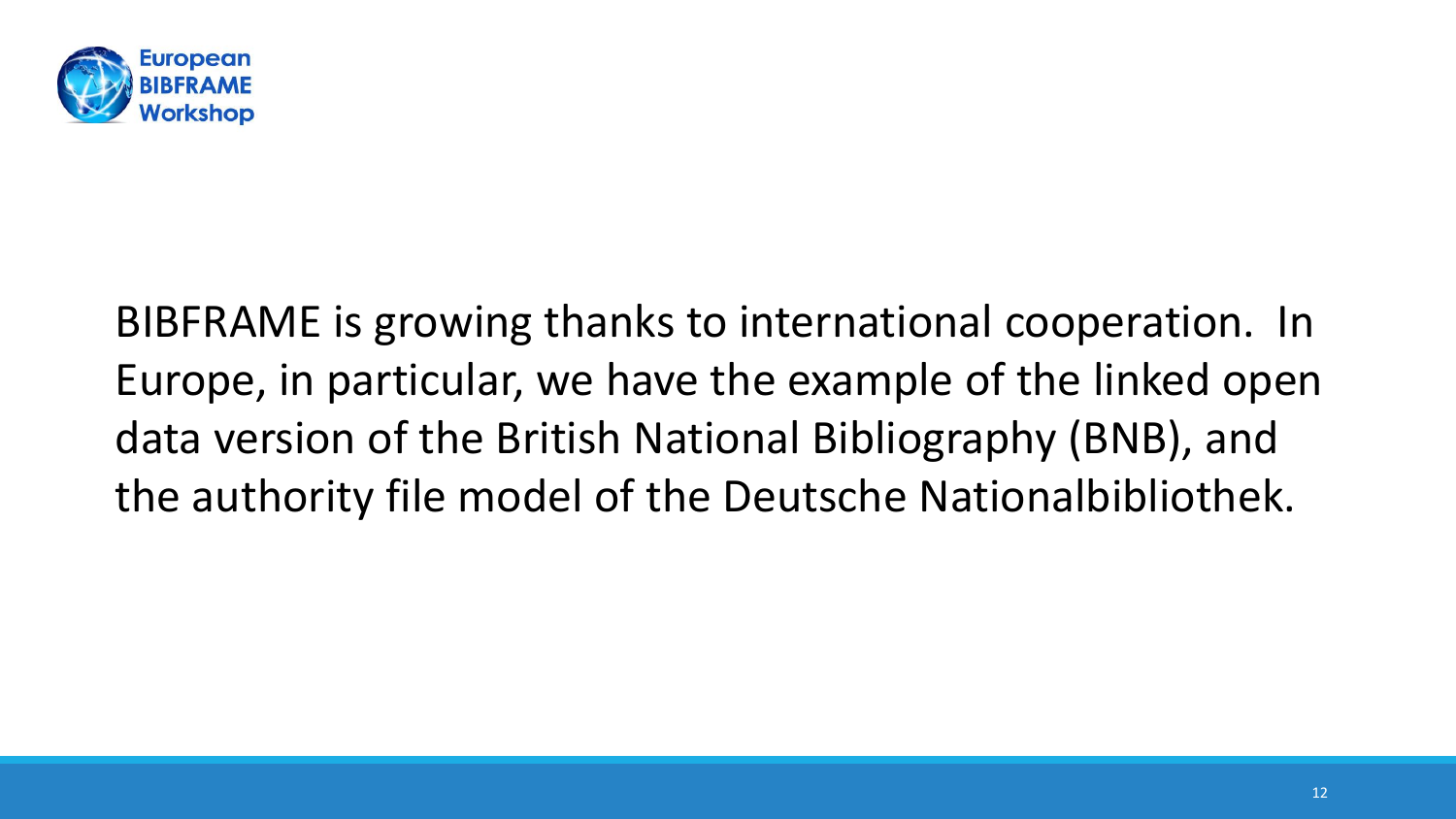

Also in Europe, the Swedish Kungliga Biblioteket was the first library to make a complete transition of data from MARC to BIBFRAME with the development of the new LIBRIS national catalog.

> The National Library of Sweden, in its announcement of the transition to BIBFRAME, writes:

"The National Library of Sweden (KB) has deployed a new version of the Swedish Union Catalog, Libris. catalogs can now be used by web services outside the library community."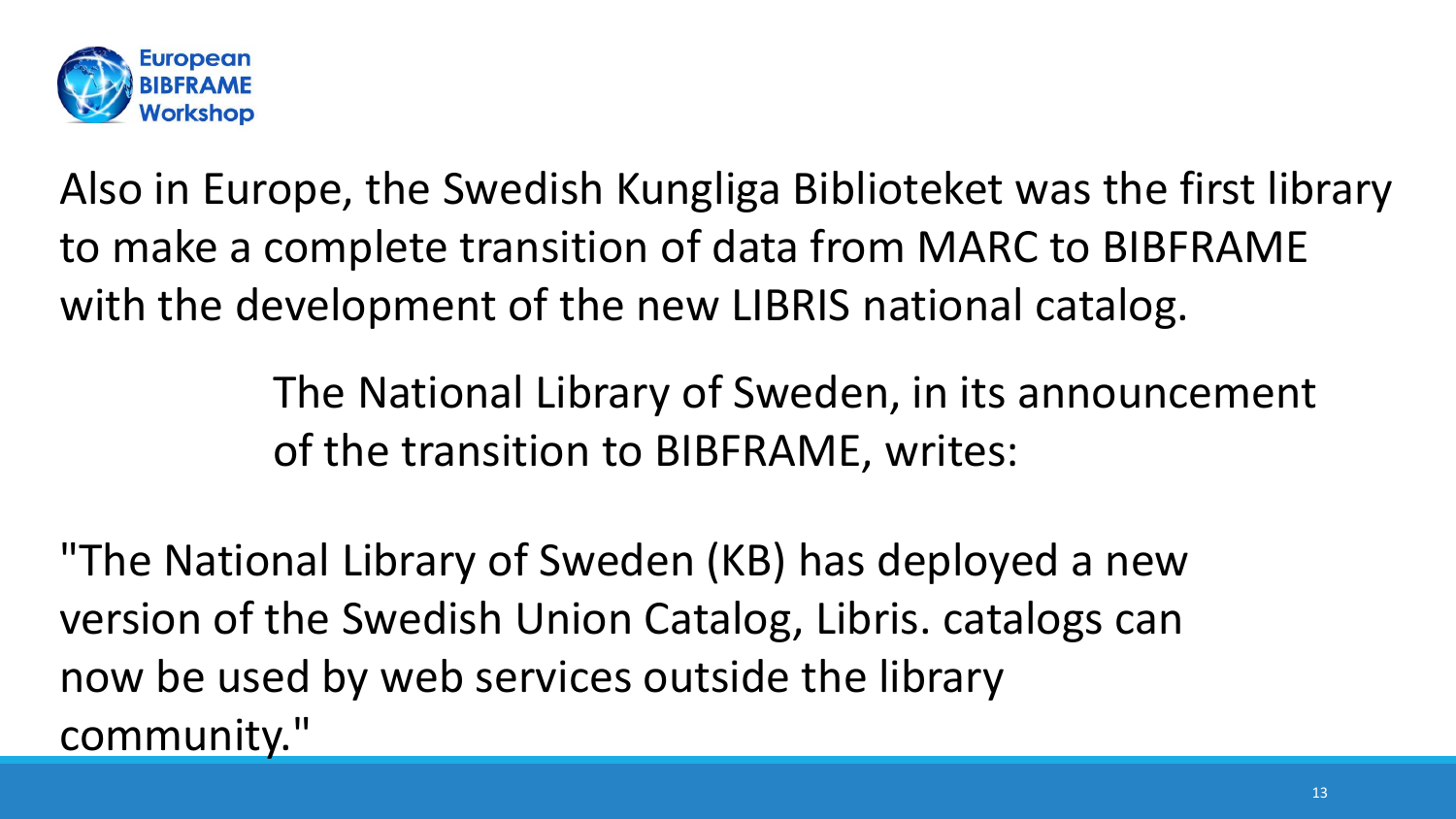

Italy is participating in the development of BIBFRAME, thanks to the joint expertise of Casalini and AtCult. This is a point of pride for all of us, and an invitation for the Italian library community to take this path.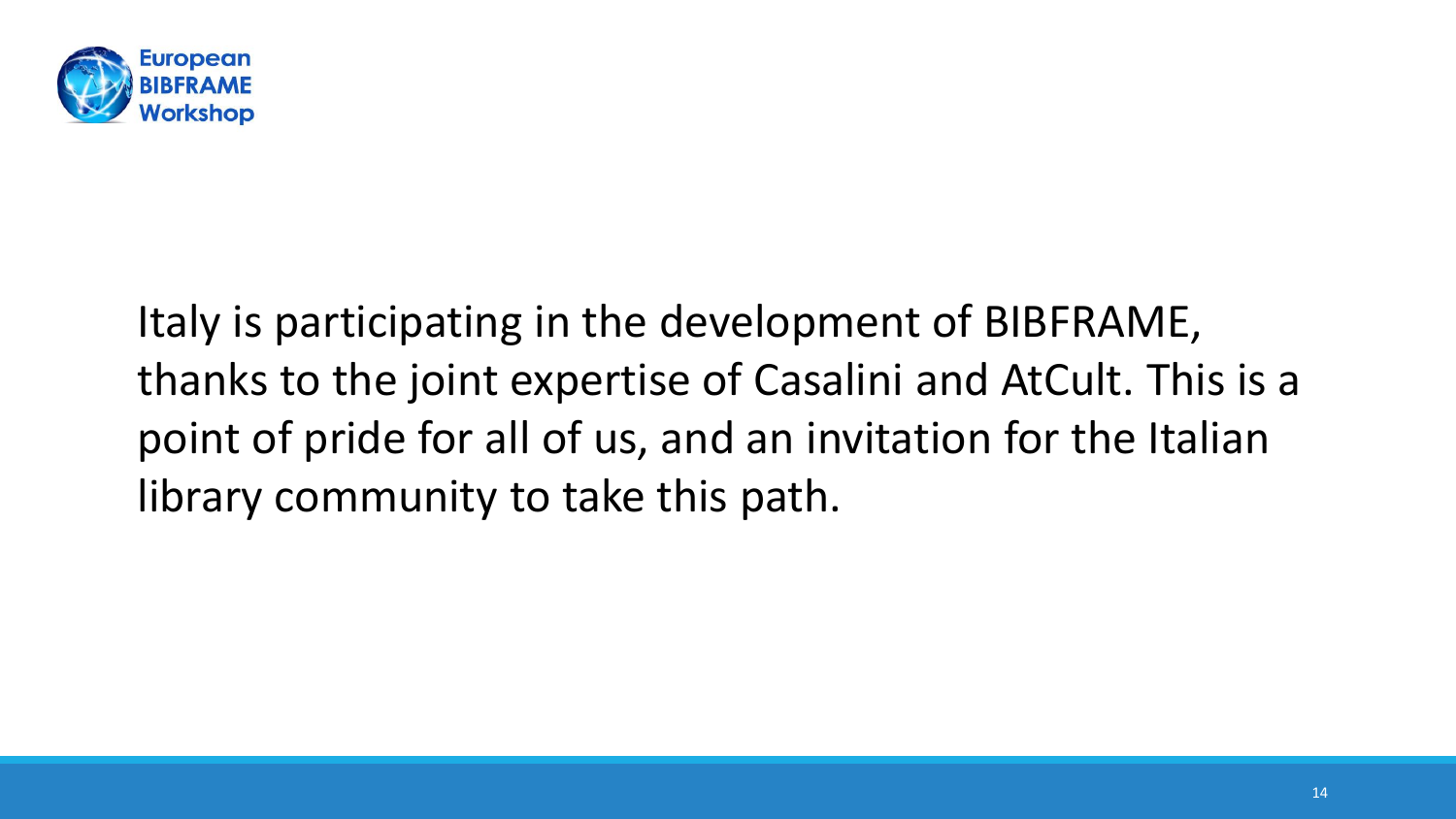

For information managers, the challenge is to harmonize tradition with innovation, the old with the new, in an enlightened way, thus creating a new information management system that is both advanced and economically sustainable.

> In this way, the representation of information enables its re-use in multiple ways, while following the principle of user convenience.